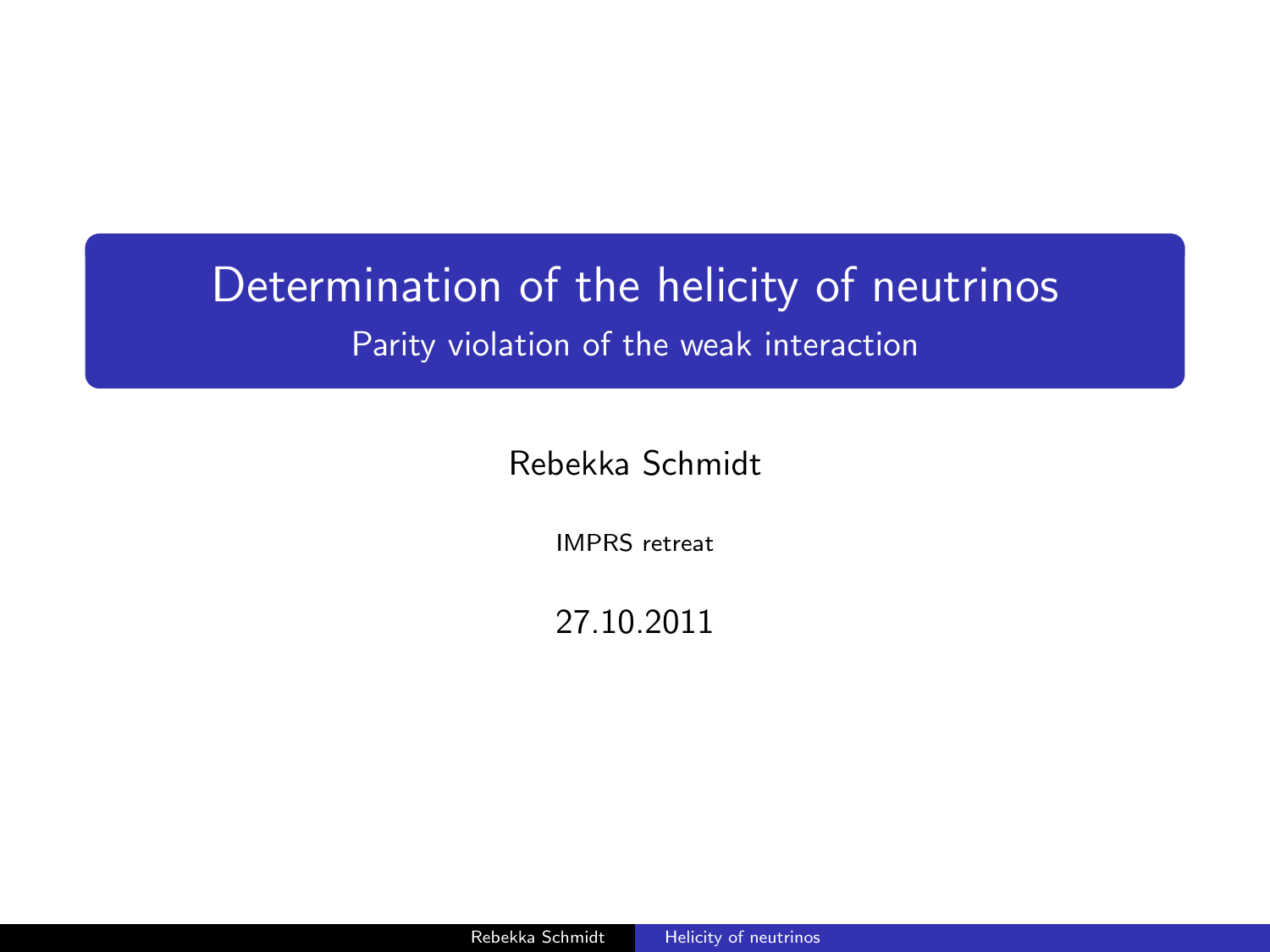- $\bullet$  spin  $1/2$  particles
- **e** colourless
- **e** electrically neutral
- $\Rightarrow$  only weak interaction via massive vector bosons  $(W^{\pm})$  $Z^0$ )
- 3 neutrinos, associated with e,  $\mu$ ,  $\tau$
- **•** lepton number of each family conserved
- neutrinos are left handed and antineutrinos right handed

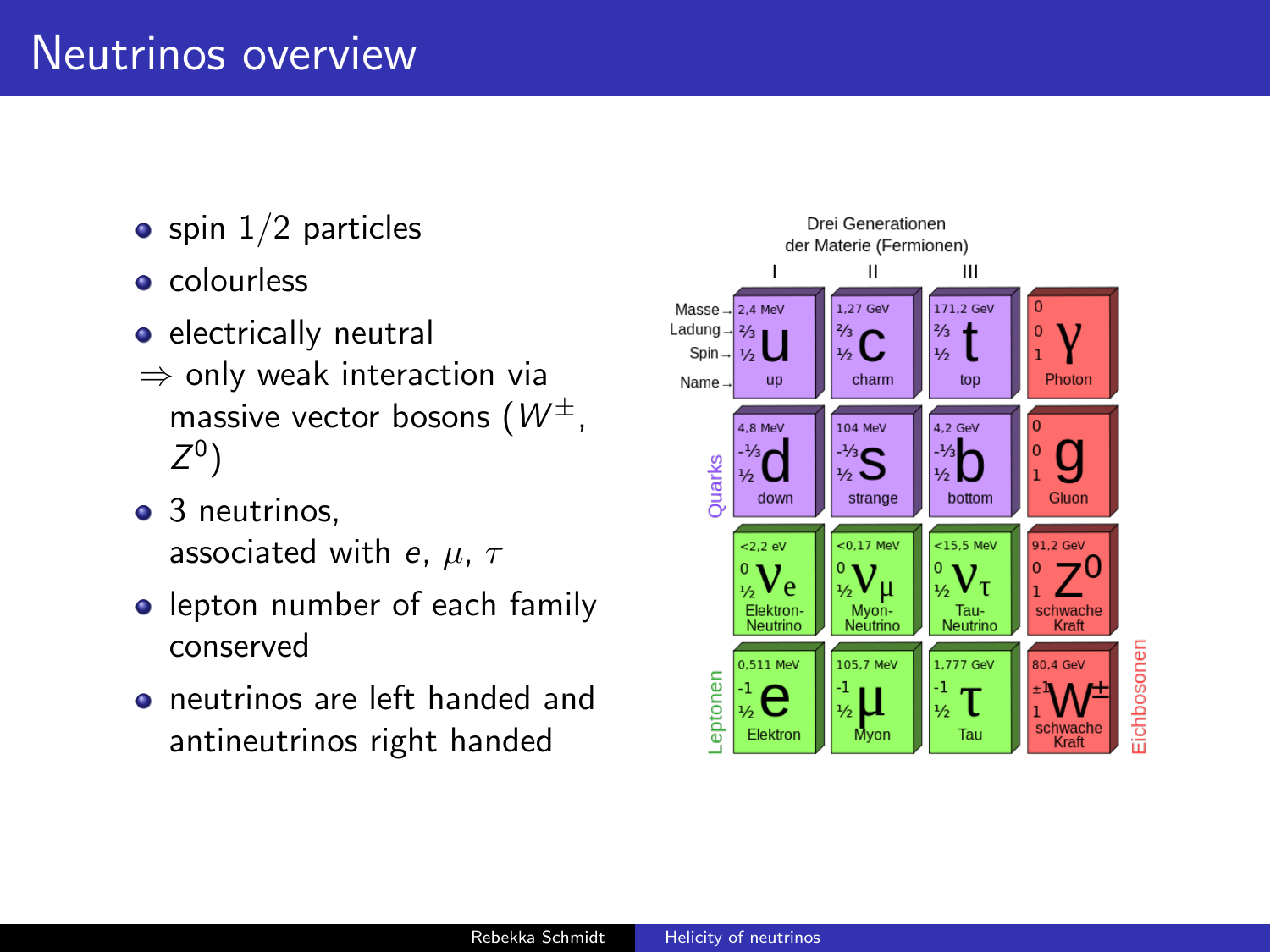# Helicity and handedness

• helicity:

• projection of particle's spin  $\vec{S}$  along direction of motion  $\vec{p}$ 

$$
\vec{s} \cdot \vec{p} \Rightarrow \vec{S} \uparrow \downarrow \vec{p} \quad \text{negative, left helicity} \n\vec{S} \uparrow \uparrow \vec{p} \quad \text{positive, right helicity}
$$

for massive particles: sign of helicity depends on frame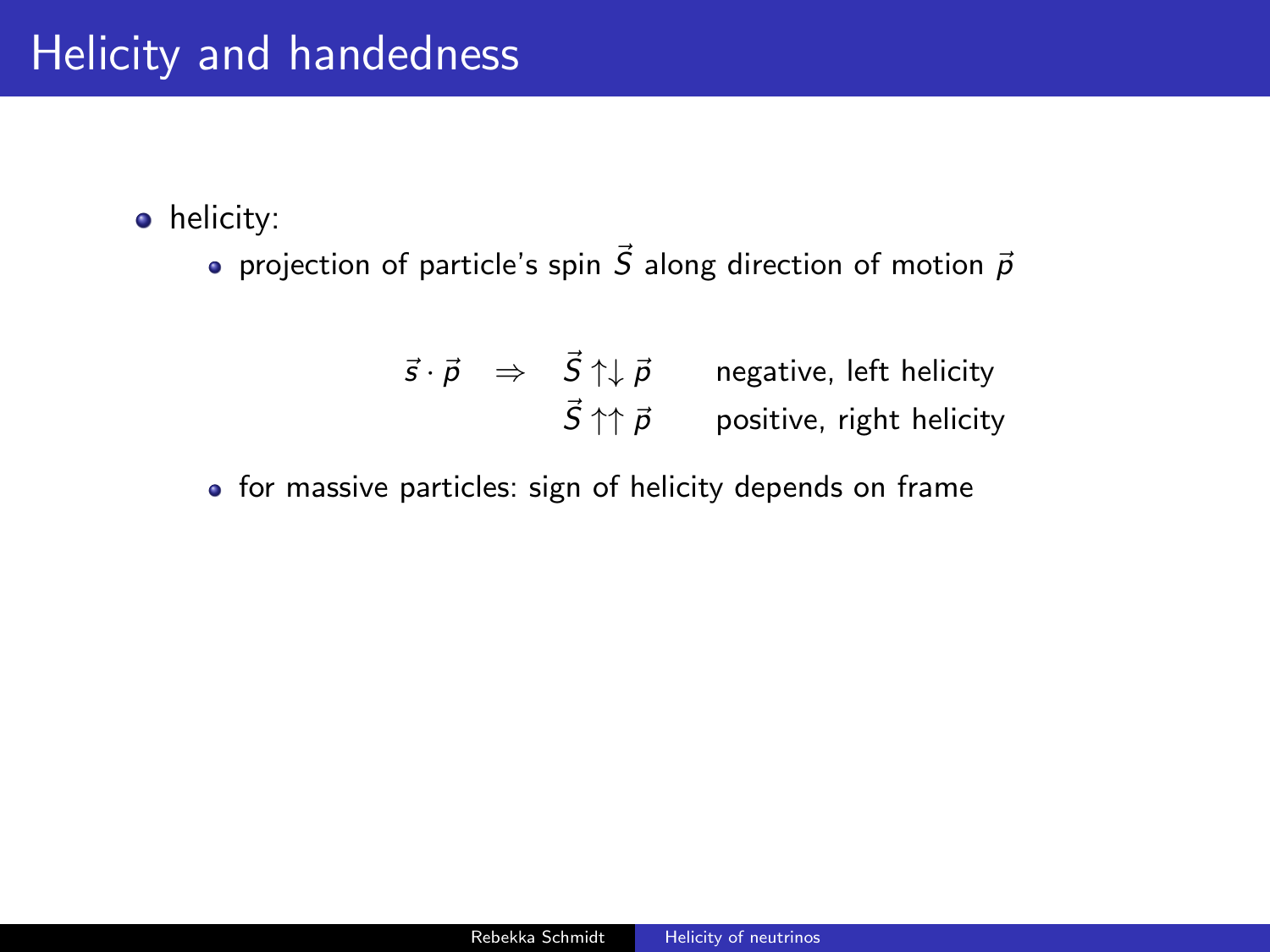• helicity:

• projection of particle's spin  $\vec{S}$  along direction of motion  $\vec{p}$ 

$$
\vec{s} \cdot \vec{p} \Rightarrow \vec{S} \uparrow \downarrow \vec{p} \quad \text{negative, left helicity} \n\vec{S} \uparrow \uparrow \vec{p} \quad \text{positive, right helicity}
$$

• for massive particles: sign of helicity depends on frame

- handedness:
	- Lorentz invariant analogue of helicity
	- two states: left handed (LH) and right handed (RH)
		- massless particles: either pure RH or LH, can appear in either states
		- massive particles: both LH+RH components
			- $\Rightarrow$  helicity eigenstate is combination of handedness states

• for  $E \to \infty$  can neglect mass  $\Rightarrow$  handedness  $\equiv$  helicity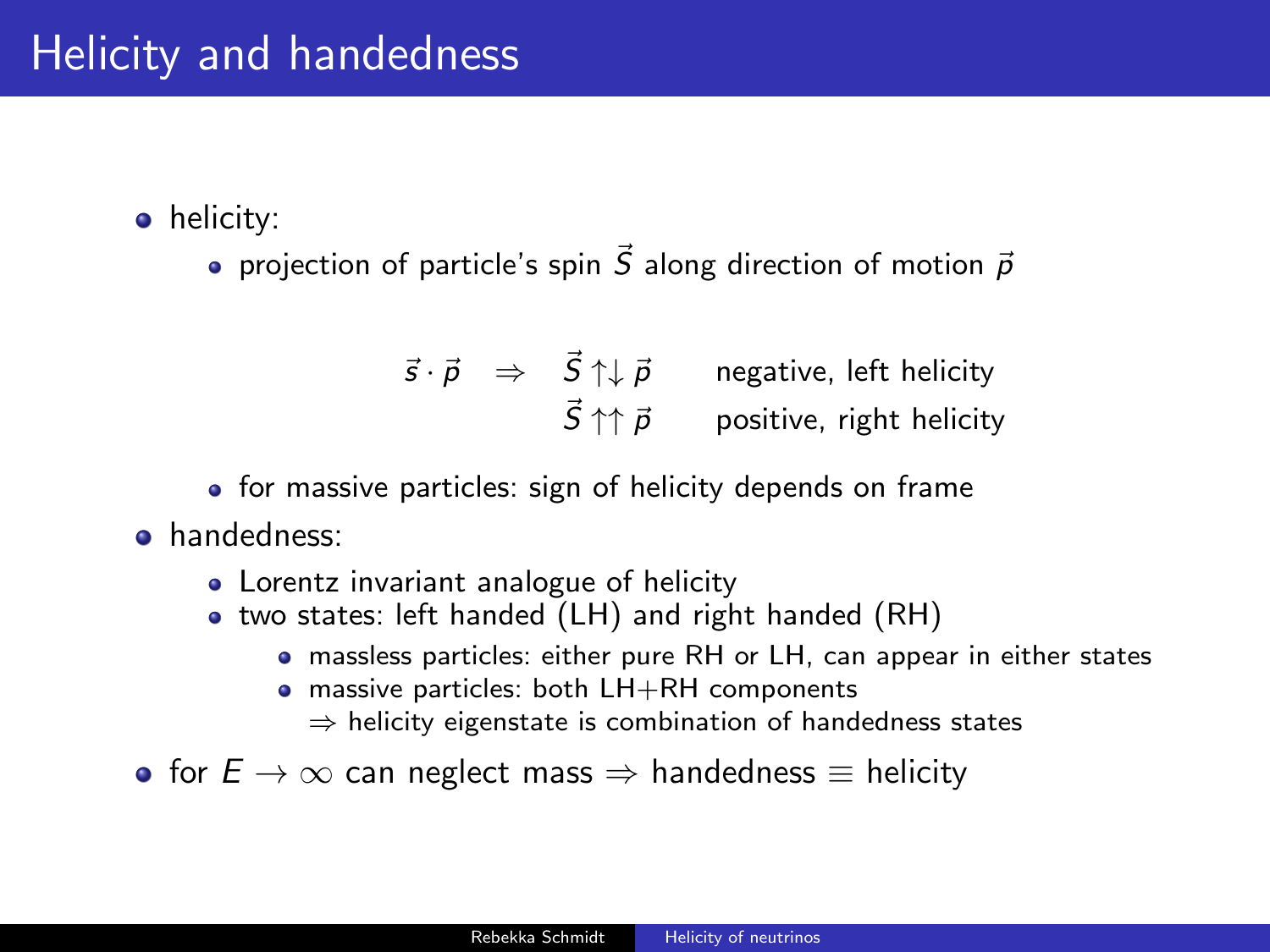# Parity violation of the weak interaction

#### first hint that there are only LH neutrinos and RH antineutrinos



1956: T. D. Lee and C. N. Yang predict P violation 1957: Wu et al. observed



maximum P violation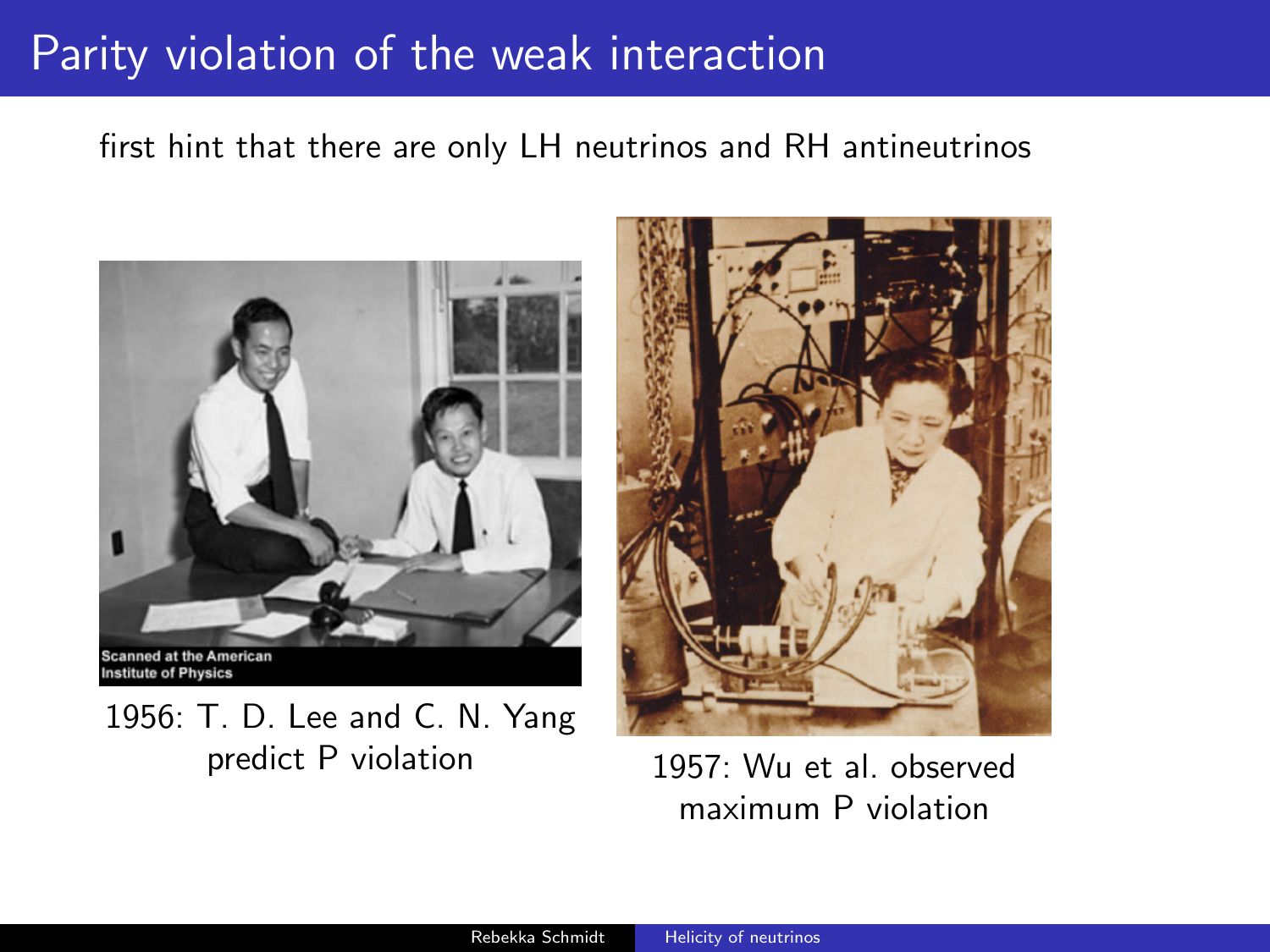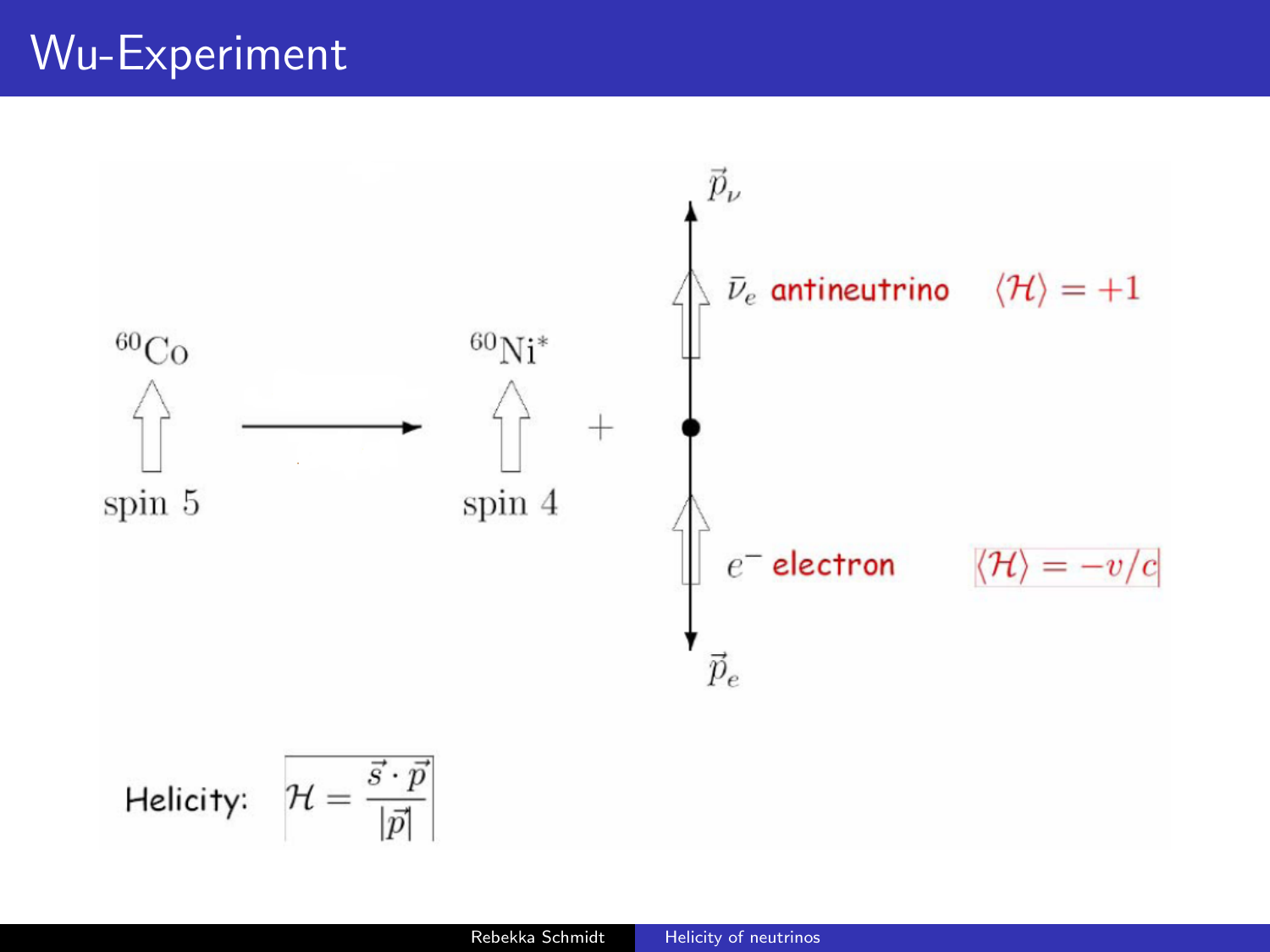

parity transformation:

- polar vectors change sign:  $\vec{p} \rightarrow -\vec{p}$
- axial vectors don't change sign:  $\vec{s} \rightarrow \vec{s}$

experiment:

- **•** nuclear spins are aligned through magnetic field, measurement of the electrons
- **•** reverse magnetic field for other scenario

#### result:

beta emisssion is preferentially in the direction opposite to the nuclear spin  $\Rightarrow$  parity is violated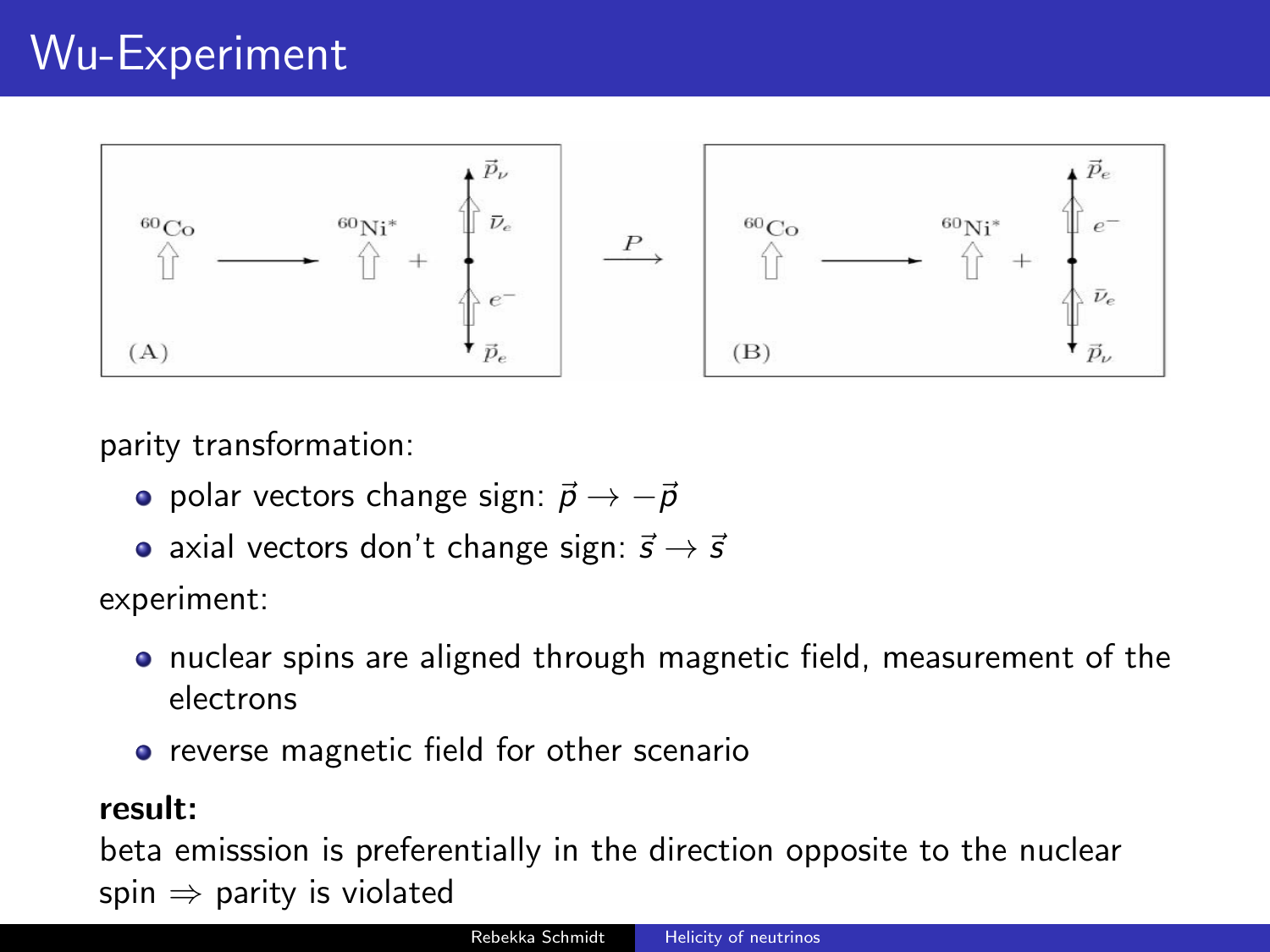- 1957: experiment to determine the helicity of the neutrino (Goldhaber et al.)
- used electron capture of the nucleus  $^{152}$ Eu:  $^{152m}Eu + e^- \rightarrow ^{152}Sm^* + v_s \rightarrow ^{152}Sm + \gamma + v_s$  $0 \quad \frac{1}{2}$   $1 \quad -\frac{1}{2}$   $0 \quad 1 \quad -\frac{1}{2}$  $0 - \frac{1}{2}$  -1  $\frac{1}{2}$  0 -1  $\frac{1}{2}$  $\Rightarrow$   $\vec{s}(\gamma) \uparrow \downarrow \vec{s}(\nu_e)$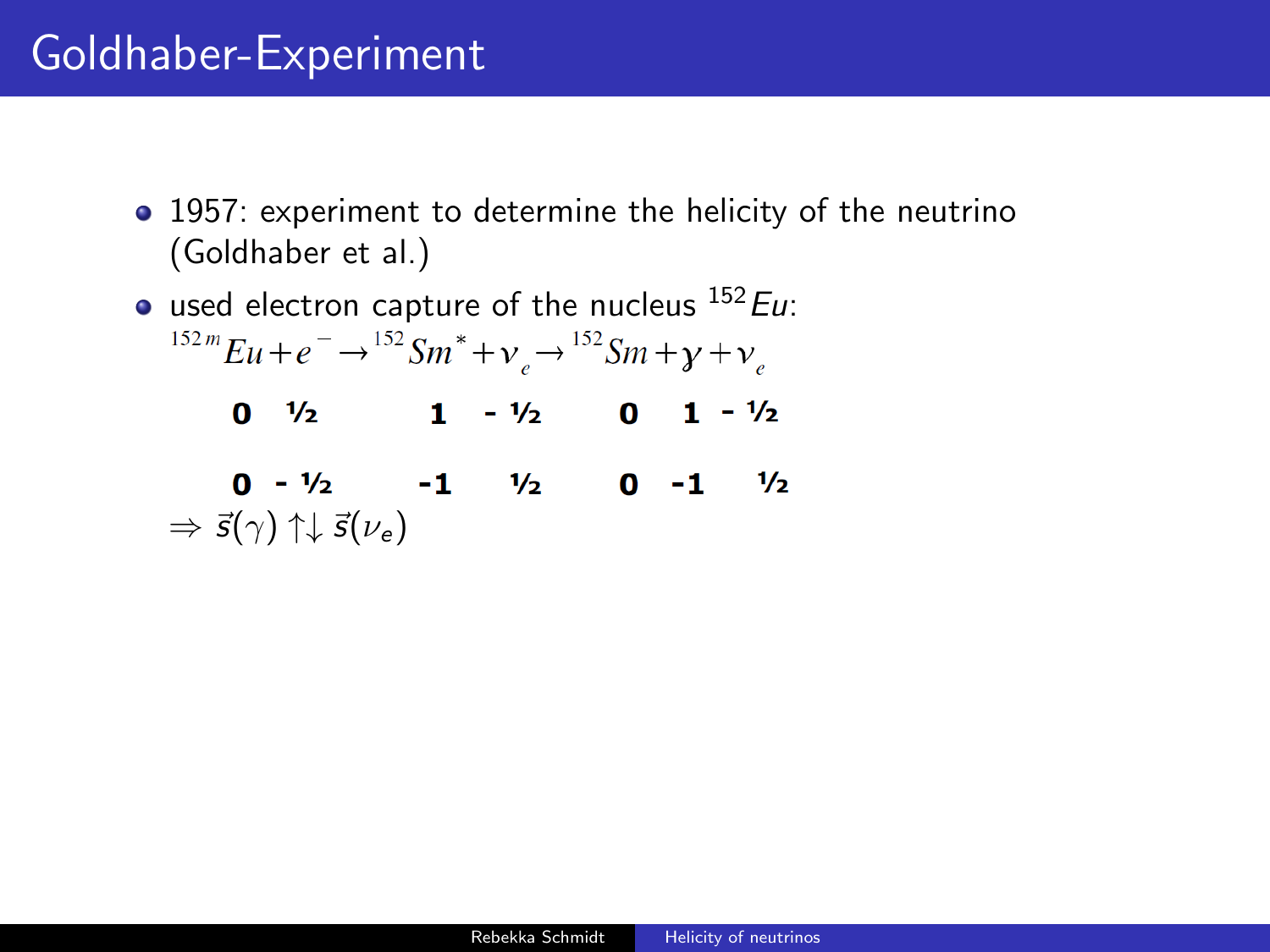- 1957: experiment to determine the helicity of the neutrino (Goldhaber et al.)
- used electron capture of the nucleus  $^{152}$ Eu:  $^{152m}Eu + e^- \rightarrow ^{152}Sm^* + v_s \rightarrow ^{152}Sm + \gamma + v_s$  $0 \frac{1}{2}$  1 -  $\frac{1}{2}$  0 1 -  $\frac{1}{2}$  $0 - \frac{1}{2}$  -1  $\frac{1}{2}$  0 -1  $\frac{1}{2}$  $\Rightarrow$   $\vec{s}(\gamma) \uparrow \downarrow \vec{s}(\nu_e)$ if neutrino and photon are "back-to-back"<br>————————————————————

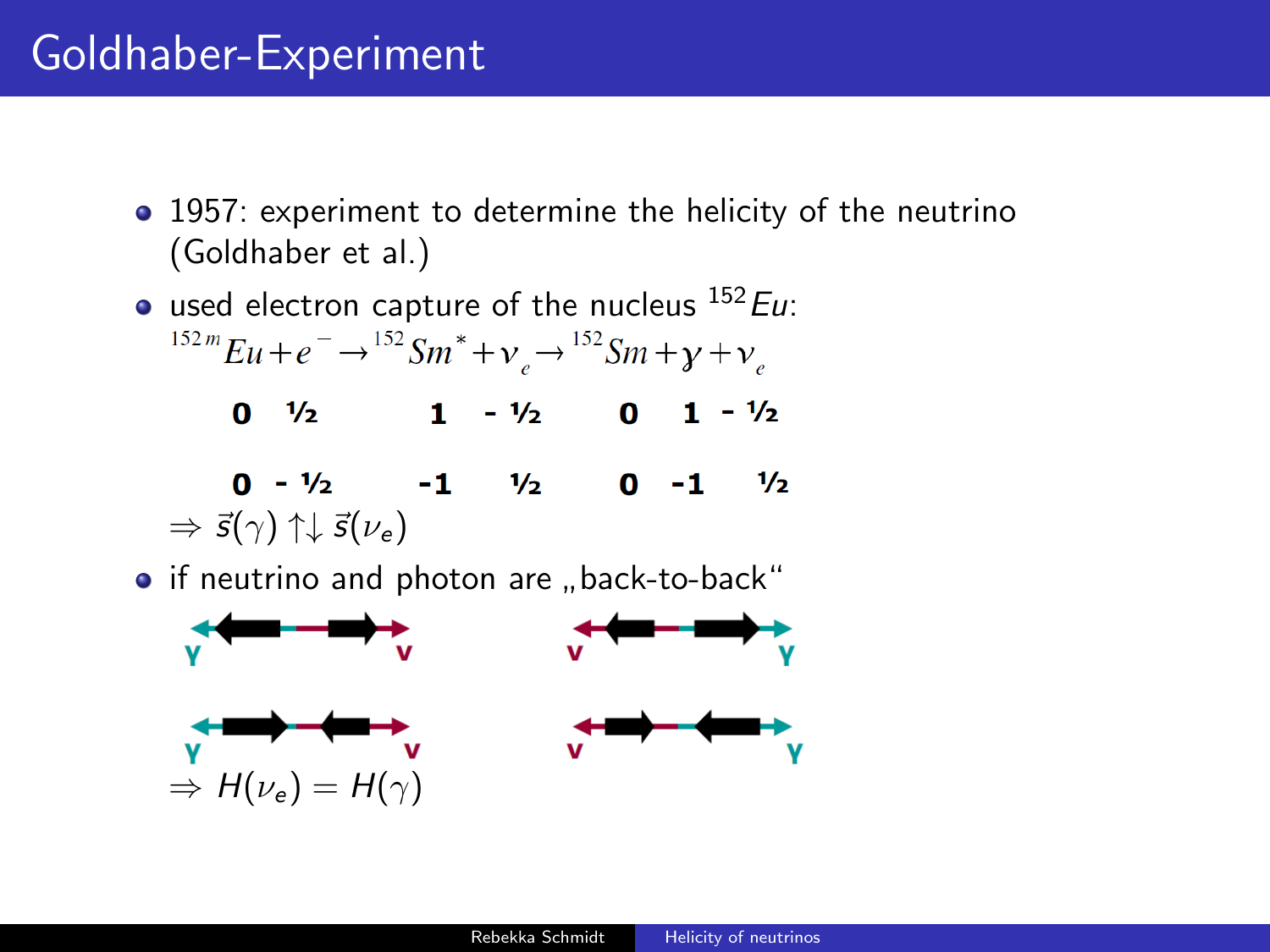

$$
Eu + e^- \rightarrow Sm^* + \nu_e \rightarrow Sm + \gamma + \nu_e
$$

- energy of *Sm*<sup>∗</sup> is distributed on *Sm* and  $\gamma$ 
	- $\rightarrow \gamma$  has to less energy to excite another Sm nucleus
- but:  $Sm^*$  gets a recoil when the  $\nu_e$ is emitted  $\rightarrow$  doesn't decay in rest
- $\gamma$  emitted in moving direction of Sm<sup>∗</sup> nucleus
	- $\rightarrow$  gets additional energy
	- $\rightarrow$  can be absorbed by another Sm nucleus
	- $\Rightarrow$  resonant absorption possible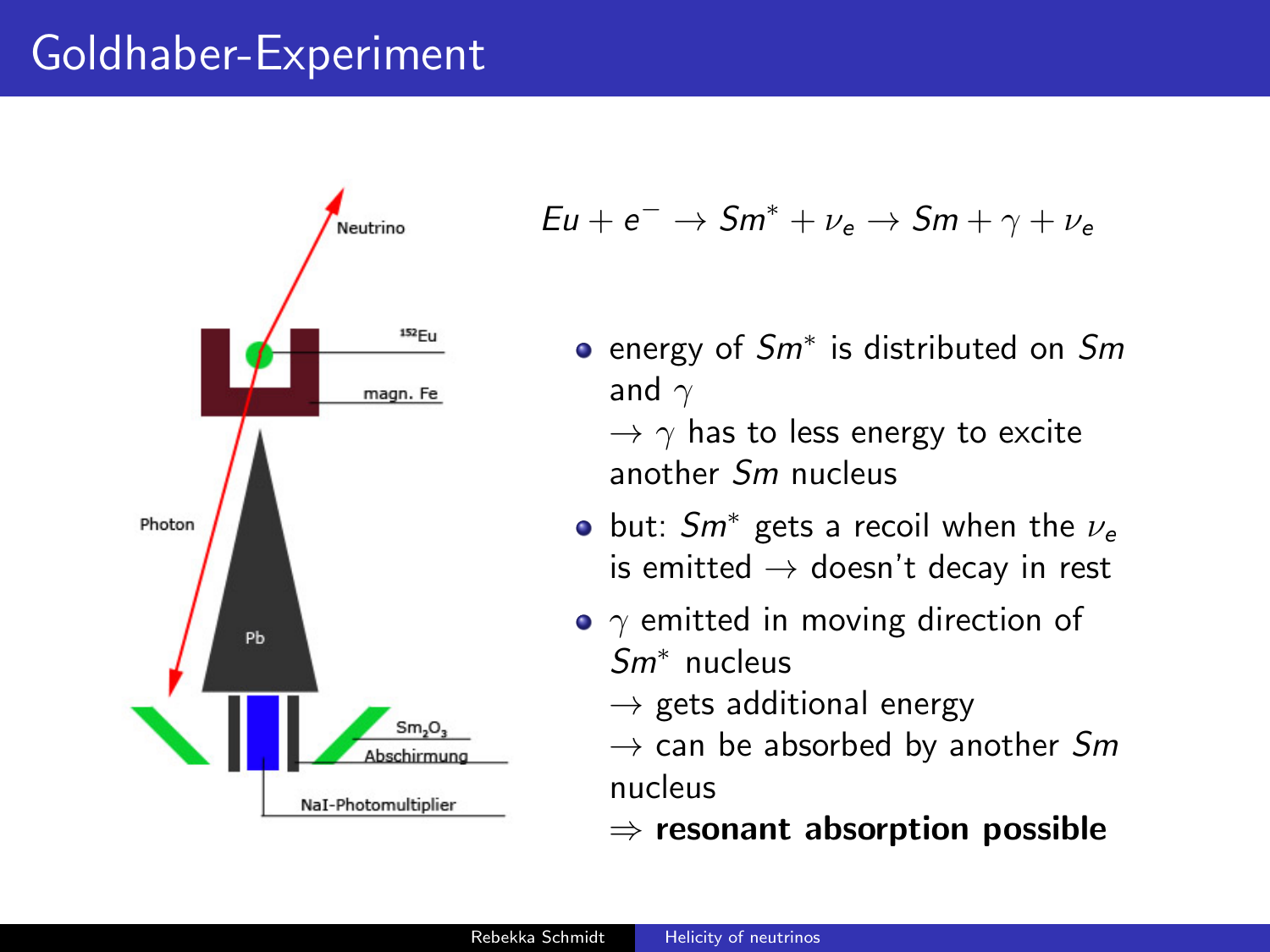

#### measurement of helicity:

- Eu-source in iron magnet
- **•** photons Compton scattered on electrons of Fe
- $\bullet$  d $\sigma$ /dΩ(↑↓) > d $\sigma$ /dΩ(↑↑)
- reverse magnetic field and count detected photons  $\Rightarrow$  polarisation of photons
	- $\Rightarrow H(\nu) = -1.0 \pm 0.3$
- ⇒ neutrinos are left handed